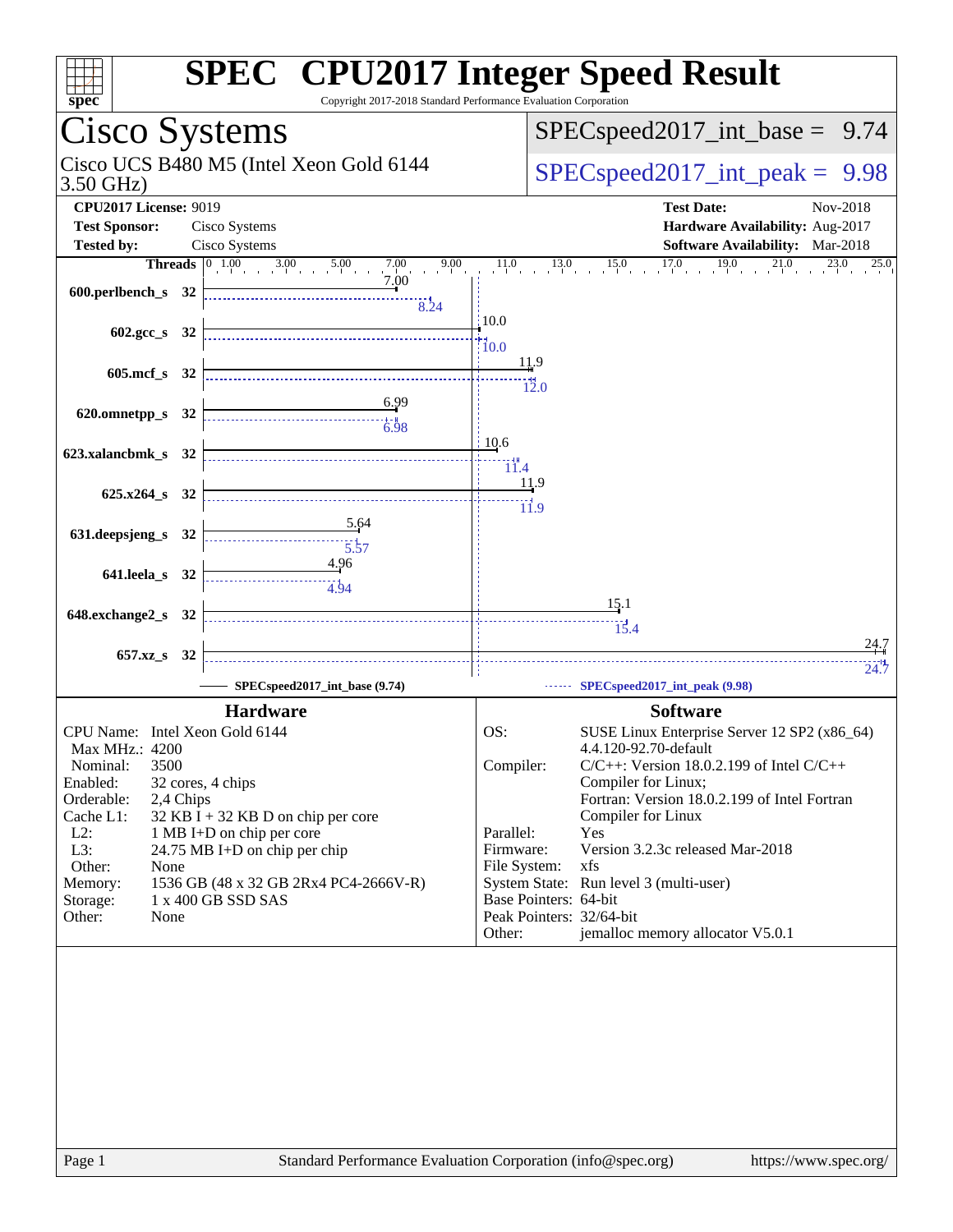

Copyright 2017-2018 Standard Performance Evaluation Corporation

## Cisco Systems

3.50 GHz) Cisco UCS B480 M5 (Intel Xeon Gold 6144  $\vert$  [SPECspeed2017\\_int\\_peak =](http://www.spec.org/auto/cpu2017/Docs/result-fields.html#SPECspeed2017intpeak) 9.98

 $SPECspeed2017\_int\_base = 9.74$ 

**[CPU2017 License:](http://www.spec.org/auto/cpu2017/Docs/result-fields.html#CPU2017License)** 9019 **[Test Date:](http://www.spec.org/auto/cpu2017/Docs/result-fields.html#TestDate)** Nov-2018 **[Test Sponsor:](http://www.spec.org/auto/cpu2017/Docs/result-fields.html#TestSponsor)** Cisco Systems **[Hardware Availability:](http://www.spec.org/auto/cpu2017/Docs/result-fields.html#HardwareAvailability)** Aug-2017 **[Tested by:](http://www.spec.org/auto/cpu2017/Docs/result-fields.html#Testedby)** Cisco Systems **[Software Availability:](http://www.spec.org/auto/cpu2017/Docs/result-fields.html#SoftwareAvailability)** Mar-2018

### **[Results Table](http://www.spec.org/auto/cpu2017/Docs/result-fields.html#ResultsTable)**

|                                    | <b>Base</b>    |                |              |                |       | <b>Peak</b>    |       |                |                |              |                |              |                |              |
|------------------------------------|----------------|----------------|--------------|----------------|-------|----------------|-------|----------------|----------------|--------------|----------------|--------------|----------------|--------------|
| <b>Benchmark</b>                   | <b>Threads</b> | <b>Seconds</b> | <b>Ratio</b> | <b>Seconds</b> | Ratio | <b>Seconds</b> | Ratio | <b>Threads</b> | <b>Seconds</b> | <b>Ratio</b> | <b>Seconds</b> | <b>Ratio</b> | <b>Seconds</b> | <b>Ratio</b> |
| 600.perlbench s                    | 32             | 254            | 6.98         | 253            | 7.00  | 253            | 7.01  | 32             | 215            | 8.26         | 216            | 8.21         | 215            | 8.24         |
| $602.\text{gcc}\s$                 | 32             | 398            | <b>10.0</b>  | 399            | 9.99  | 396            | 10.0  | 32             | 400            | 9.96         | 398            | <b>10.0</b>  | 388            | 10.3         |
| $605$ .mcf s                       | 32             | 397            | 11.9         | 396            | 11.9  | 401            | 11.8  | 32             | 398            | 11.9         | 392            | 2.0          | 392            | <b>12.0</b>  |
| 620.omnetpp_s                      | 32             | 232            | 7.03         | 235            | 6.95  | 233            | 6.99  | 32             | 234            | 6.98         | 232            | 7.03         | 246            | 6.64         |
| 623.xalancbmk s                    | 32             | 133            | 10.6         | 133            | 10.7  | 133            | 10.6  | 32             | 126            | 11.3         | 124            | .1.4         | 125            | 11.4         |
| 625.x264 s                         | 32             | 148            | 11.9         | 147            | 12.0  | 148            | 11.9  | 32             | 148            | 11.9         | 148            | 11.9         | 148            | 1.9          |
| 631.deepsjeng_s                    | 32             | 254            | 5.64         | 253            | 5.65  | 254            | 5.64  | 32             | 257            | 5.58         | 257            | 5.57         | 258            | 5.56         |
| 641.leela s                        | 32             | 344            | 4.96         | 345            | 4.95  | 343            | 4.97  | 32             | 346            | 4.93         | 345            | 4.95         | 345            | 4.94         |
| 648.exchange2_s                    | 32             | 196            | 15.0         | 195            | 15.1  | 195            | 15.1  | 32             | 192            | 15.3         | 191            | 15.4         | 191            | 15.4         |
| $657.xz$ s                         | 32             | 251            | 24.7         | 250            | 24.7  | 254            | 24.4  | 32             | 251            | 24.6         | 250            | 24.7         | 250            | 24.7         |
| $SPECspeed2017$ int base =<br>9.74 |                |                |              |                |       |                |       |                |                |              |                |              |                |              |

**[SPECspeed2017\\_int\\_peak =](http://www.spec.org/auto/cpu2017/Docs/result-fields.html#SPECspeed2017intpeak) 9.98**

Results appear in the [order in which they were run.](http://www.spec.org/auto/cpu2017/Docs/result-fields.html#RunOrder) Bold underlined text [indicates a median measurement](http://www.spec.org/auto/cpu2017/Docs/result-fields.html#Median).

### **[Operating System Notes](http://www.spec.org/auto/cpu2017/Docs/result-fields.html#OperatingSystemNotes)**

Stack size set to unlimited using "ulimit -s unlimited"

### **[General Notes](http://www.spec.org/auto/cpu2017/Docs/result-fields.html#GeneralNotes)**

Environment variables set by runcpu before the start of the run: KMP\_AFFINITY = "granularity=fine,scatter" LD\_LIBRARY\_PATH = "/home/cpu2017/lib/ia32:/home/cpu2017/lib/intel64" OMP\_STACKSIZE = "192M"

 Binaries compiled on a system with 1x Intel Core i7-6700K CPU + 32GB RAM memory using Redhat Enterprise Linux 7.5 Transparent Huge Pages enabled by default Prior to runcpu invocation Filesystem page cache synced and cleared with: sync; echo 3> /proc/sys/vm/drop\_caches Yes: The test sponsor attests, as of date of publication, that CVE-2017-5754 (Meltdown) is mitigated in the system as tested and documented. Yes: The test sponsor attests, as of date of publication, that CVE-2017-5753 (Spectre variant 1) is mitigated in the system as tested and documented. Yes: The test sponsor attests, as of date of publication, that CVE-2017-5715 (Spectre variant 2) is mitigated in the system as tested and documented. jemalloc, a general purpose malloc implementation built with the RedHat Enterprise 7.5, and the system compiler gcc 4.8.5 sources available from jemalloc.net or<https://github.com/jemalloc/jemalloc/releases>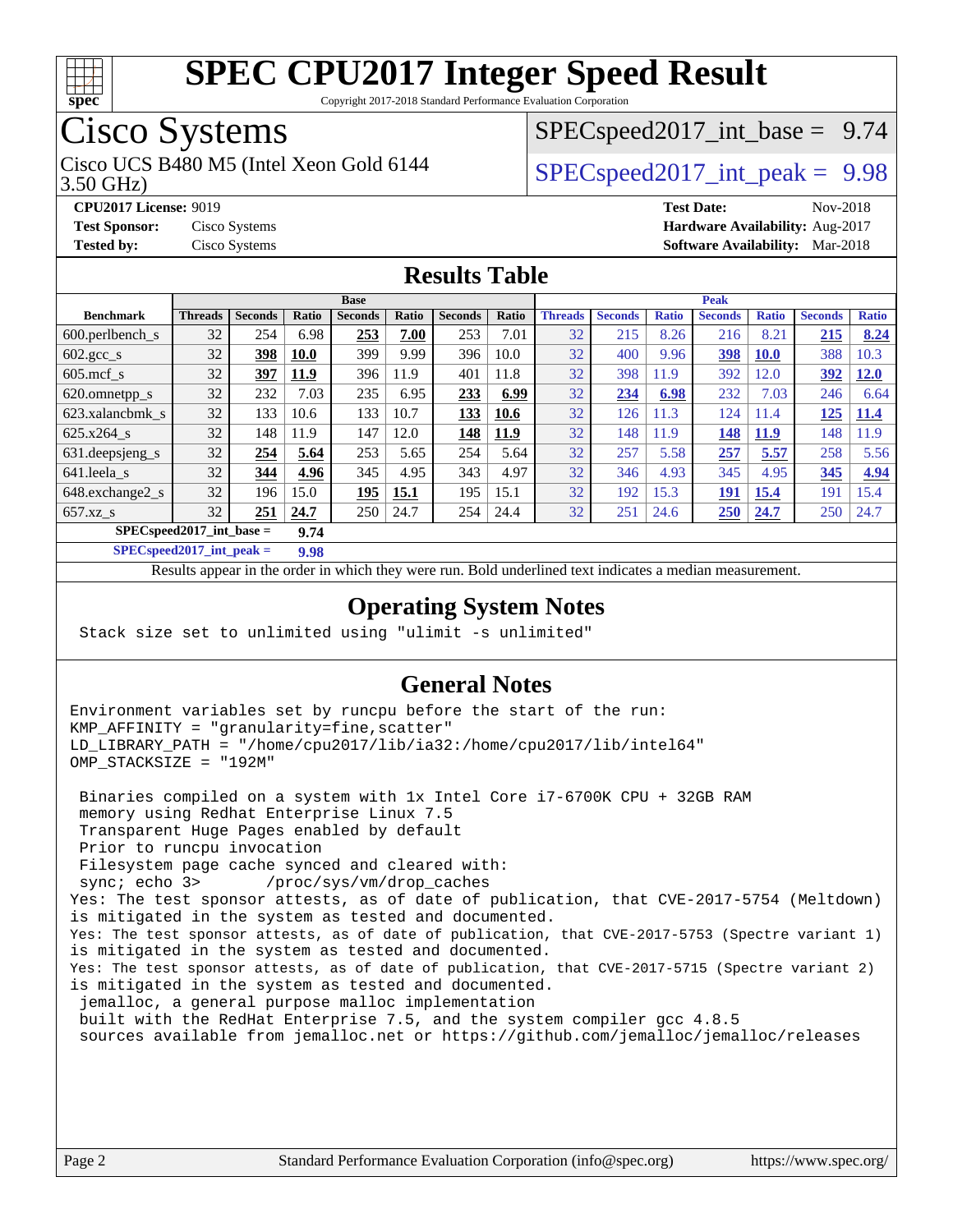

Copyright 2017-2018 Standard Performance Evaluation Corporation

## Cisco Systems

3.50 GHz) Cisco UCS B480 M5 (Intel Xeon Gold 6144  $\vert$  [SPECspeed2017\\_int\\_peak =](http://www.spec.org/auto/cpu2017/Docs/result-fields.html#SPECspeed2017intpeak) 9.98

 $SPECspeed2017\_int\_base = 9.74$ 

**[CPU2017 License:](http://www.spec.org/auto/cpu2017/Docs/result-fields.html#CPU2017License)** 9019 **[Test Date:](http://www.spec.org/auto/cpu2017/Docs/result-fields.html#TestDate)** Nov-2018 **[Test Sponsor:](http://www.spec.org/auto/cpu2017/Docs/result-fields.html#TestSponsor)** Cisco Systems **[Hardware Availability:](http://www.spec.org/auto/cpu2017/Docs/result-fields.html#HardwareAvailability)** Aug-2017 **[Tested by:](http://www.spec.org/auto/cpu2017/Docs/result-fields.html#Testedby)** Cisco Systems **[Software Availability:](http://www.spec.org/auto/cpu2017/Docs/result-fields.html#SoftwareAvailability)** Mar-2018

#### **[Platform Notes](http://www.spec.org/auto/cpu2017/Docs/result-fields.html#PlatformNotes)**

Page 3 Standard Performance Evaluation Corporation [\(info@spec.org\)](mailto:info@spec.org) <https://www.spec.org/> BIOS Settings: Intel HyperThreading Technology set to Disabled CPU performance set to Enterprise Power Performance Tuning set to OS Controls SNC set to Disabled Patrol Scrub set to Disabled Sysinfo program /home/cpu2017/bin/sysinfo Rev: r5797 of 2017-06-14 96c45e4568ad54c135fd618bcc091c0f running on linux-xy4f Wed Nov 28 22:31:00 2018 SUT (System Under Test) info as seen by some common utilities. For more information on this section, see <https://www.spec.org/cpu2017/Docs/config.html#sysinfo> From /proc/cpuinfo model name : Intel(R) Xeon(R) Gold 6144 CPU @ 3.50GHz 4 "physical id"s (chips) 32 "processors" cores, siblings (Caution: counting these is hw and system dependent. The following excerpts from /proc/cpuinfo might not be reliable. Use with caution.) cpu cores : 8 siblings : 8 physical 0: cores 0 2 3 9 16 19 26 27 physical 1: cores 0 2 3 9 16 19 26 27 physical 2: cores 0 2 3 9 16 19 26 27 physical 3: cores 0 2 3 9 16 19 26 27 From lscpu: Architecture: x86\_64 CPU op-mode(s): 32-bit, 64-bit Byte Order: Little Endian  $CPU(s):$  32 On-line CPU(s) list: 0-31 Thread(s) per core: 1 Core(s) per socket: 8 Socket(s): 4 NUMA node(s): 4 Vendor ID: GenuineIntel CPU family: 6 Model: 85 Model name: Intel(R) Xeon(R) Gold 6144 CPU @ 3.50GHz Stepping: 4 CPU MHz: 4112.768 CPU max MHz: 4200.0000 CPU min MHz: 1200.0000 BogoMIPS: 6999.99 Virtualization: VT-x **(Continued on next page)**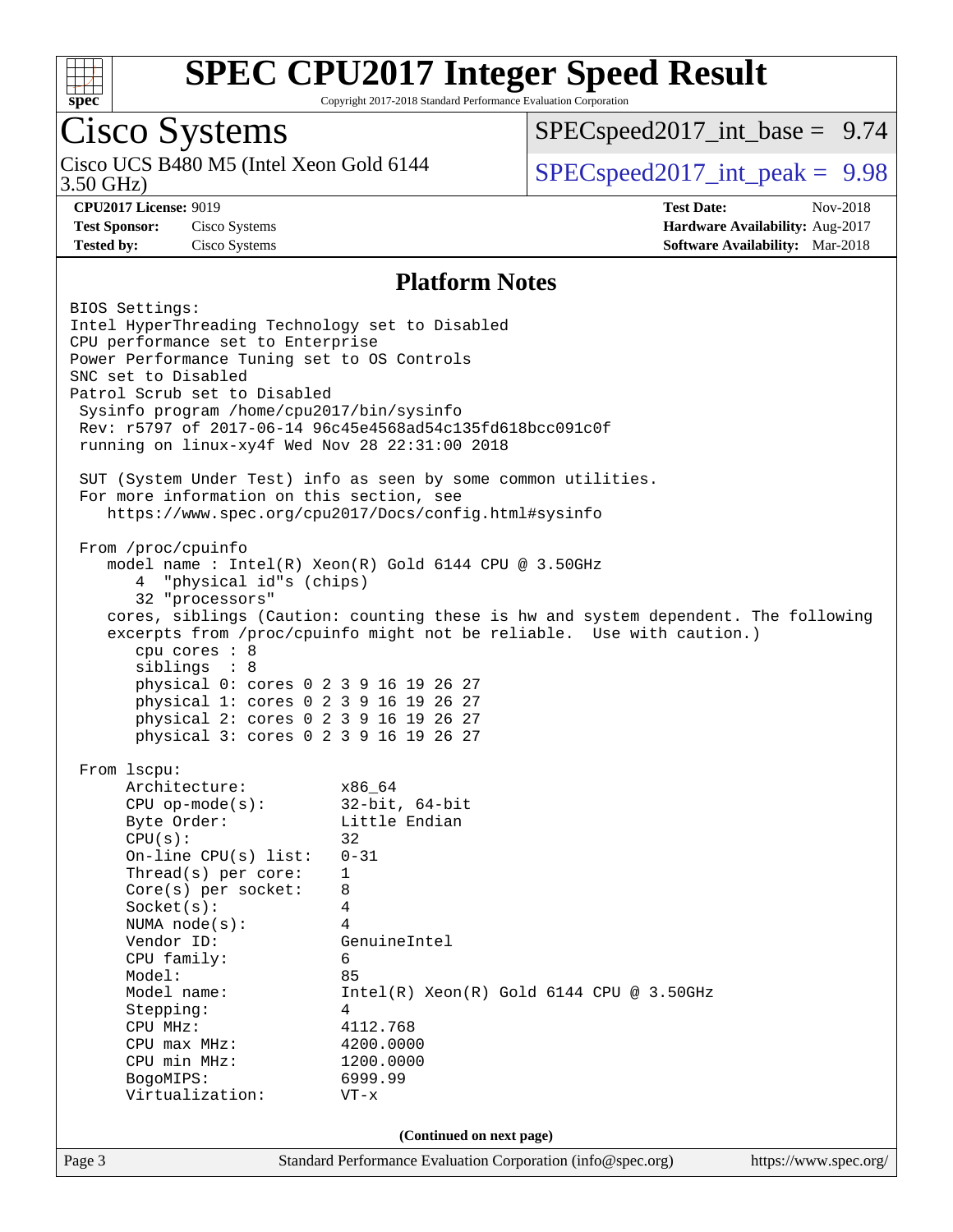

Copyright 2017-2018 Standard Performance Evaluation Corporation

## Cisco Systems

3.50 GHz) Cisco UCS B480 M5 (Intel Xeon Gold 6144  $\vert$  [SPECspeed2017\\_int\\_peak =](http://www.spec.org/auto/cpu2017/Docs/result-fields.html#SPECspeed2017intpeak) 9.98

 $SPECspeed2017\_int\_base = 9.74$ 

#### **[CPU2017 License:](http://www.spec.org/auto/cpu2017/Docs/result-fields.html#CPU2017License)** 9019 **[Test Date:](http://www.spec.org/auto/cpu2017/Docs/result-fields.html#TestDate)** Nov-2018

**[Test Sponsor:](http://www.spec.org/auto/cpu2017/Docs/result-fields.html#TestSponsor)** Cisco Systems **[Hardware Availability:](http://www.spec.org/auto/cpu2017/Docs/result-fields.html#HardwareAvailability)** Aug-2017 **[Tested by:](http://www.spec.org/auto/cpu2017/Docs/result-fields.html#Testedby)** Cisco Systems **[Software Availability:](http://www.spec.org/auto/cpu2017/Docs/result-fields.html#SoftwareAvailability)** Mar-2018

### **[Platform Notes \(Continued\)](http://www.spec.org/auto/cpu2017/Docs/result-fields.html#PlatformNotes)**

| L1d cache:              |  | 32K       |  |  |  |  |
|-------------------------|--|-----------|--|--|--|--|
| $L1i$ cache:            |  |           |  |  |  |  |
| $L2$ cache:             |  | 1024K     |  |  |  |  |
| $L3$ cache:             |  | 25344K    |  |  |  |  |
| NUMA node0 CPU(s):      |  | $0 - 7$   |  |  |  |  |
| NUMA nodel CPU(s):      |  | $8 - 15$  |  |  |  |  |
| NUMA $node2$ $CPU(s)$ : |  | $16 - 23$ |  |  |  |  |
| NUMA node3 CPU(s):      |  | $24 - 31$ |  |  |  |  |
|                         |  |           |  |  |  |  |

Flags: fpu vme de pse tsc msr pae mce cx8 apic sep mtrr pge mca cmov pat pse36 clflush dts acpi mmx fxsr sse sse2 ss ht tm pbe syscall nx pdpe1gb rdtscp lm constant\_tsc art arch\_perfmon pebs bts rep\_good nopl xtopology nonstop\_tsc aperfmperf eagerfpu pni pclmulqdq dtes64 monitor ds\_cpl vmx smx est tm2 ssse3 sdbg fma cx16 xtpr pdcm pcid dca sse4\_1 sse4\_2 x2apic movbe popcnt tsc\_deadline\_timer aes xsave avx f16c rdrand lahf\_lm abm 3dnowprefetch ida arat epb invpcid\_single pln pts dtherm hwp hwp\_act\_window hwp\_epp hwp\_pkg\_req intel\_pt rsb\_ctxsw spec\_ctrl stibp retpoline kaiser tpr\_shadow vnmi flexpriority ept vpid fsgsbase tsc\_adjust bmi1 hle avx2 smep bmi2 erms invpcid rtm cqm mpx avx512f avx512dq rdseed adx smap clflushopt clwb avx512cd avx512bw avx512vl xsaveopt xsavec xgetbv1 cqm\_llc cqm\_occup\_llc

```
 /proc/cpuinfo cache data
    cache size : 25344 KB
```
 From numactl --hardware WARNING: a numactl 'node' might or might not correspond to a physical chip.  $\frac{1}{2}$ lable: 4 nodes (0-3)

|                            |                 |  | avallable, 4 nodes (0-3)             |  |  |  |
|----------------------------|-----------------|--|--------------------------------------|--|--|--|
|                            |                 |  | node 0 cpus: 0 1 2 3 4 5 6 7         |  |  |  |
|                            |                 |  | node 0 size: 385624 MB               |  |  |  |
|                            |                 |  | node 0 free: 385373 MB               |  |  |  |
|                            |                 |  | node 1 cpus: 8 9 10 11 12 13 14 15   |  |  |  |
|                            |                 |  | node 1 size: 387057 MB               |  |  |  |
|                            |                 |  | node 1 free: 386809 MB               |  |  |  |
|                            |                 |  | node 2 cpus: 16 17 18 19 20 21 22 23 |  |  |  |
|                            |                 |  | node 2 size: 387057 MB               |  |  |  |
|                            |                 |  | node 2 free: 386775 MB               |  |  |  |
|                            |                 |  | node 3 cpus: 24 25 26 27 28 29 30 31 |  |  |  |
|                            |                 |  | node 3 size: 387054 MB               |  |  |  |
|                            |                 |  | node 3 free: 386830 MB               |  |  |  |
|                            | node distances: |  |                                      |  |  |  |
|                            |                 |  | node 0 1 2 3                         |  |  |  |
|                            |                 |  | 0: 10 21 21 21                       |  |  |  |
|                            |                 |  | 1: 21 10 21 21                       |  |  |  |
|                            |                 |  | 2: 21 21 10 21                       |  |  |  |
|                            |                 |  | 3: 21 21 21 10                       |  |  |  |
|                            |                 |  |                                      |  |  |  |
| From /proc/meminfo         |                 |  |                                      |  |  |  |
| MemTotal:<br>1583916324 kB |                 |  |                                      |  |  |  |
|                            |                 |  | HugePages_Total:<br>0                |  |  |  |
|                            |                 |  |                                      |  |  |  |

**(Continued on next page)**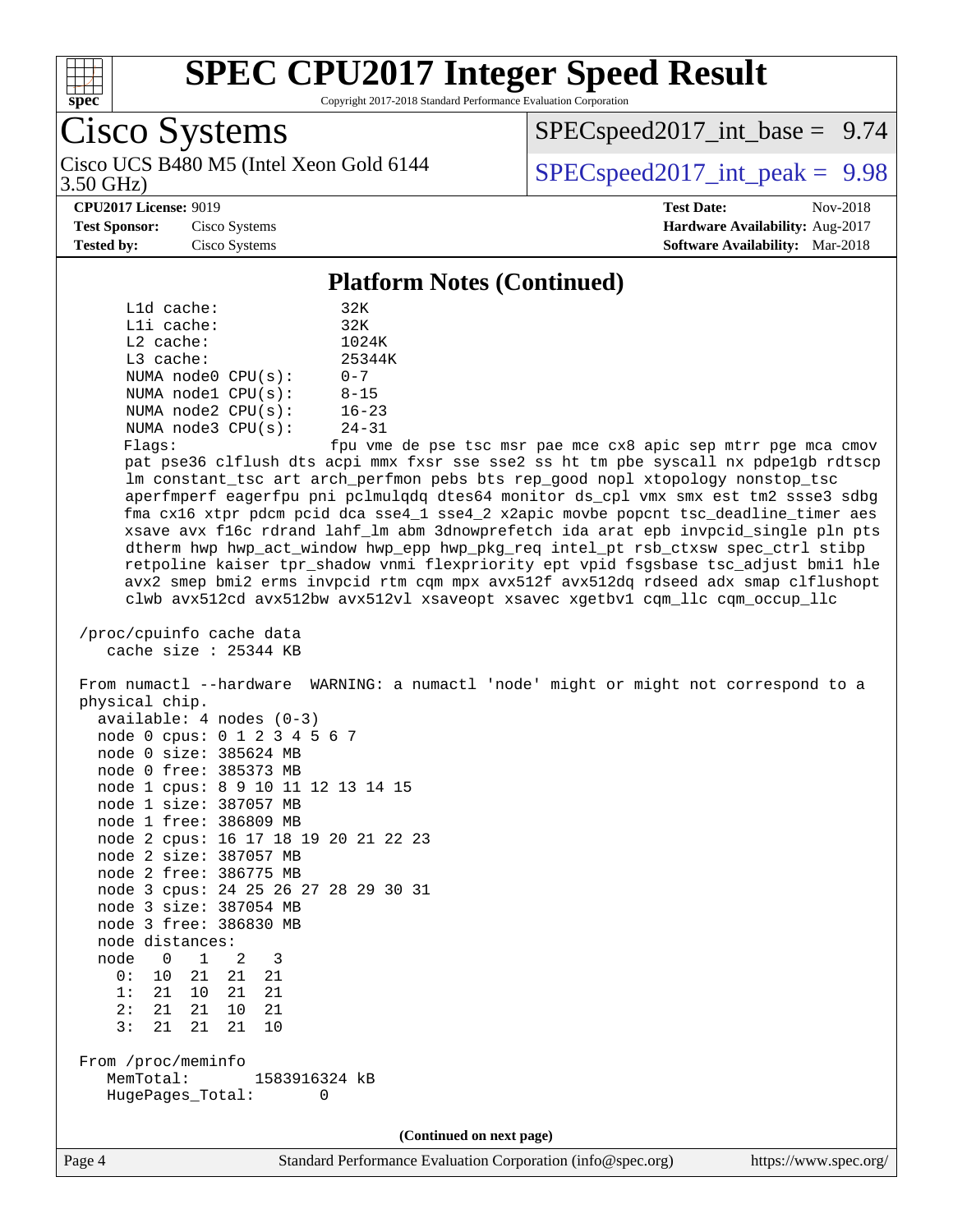

Copyright 2017-2018 Standard Performance Evaluation Corporation

## Cisco Systems

3.50 GHz) Cisco UCS B480 M5 (Intel Xeon Gold 6144  $\vert$  [SPECspeed2017\\_int\\_peak =](http://www.spec.org/auto/cpu2017/Docs/result-fields.html#SPECspeed2017intpeak) 9.98

 $SPECspeed2017\_int\_base = 9.74$ 

**[Test Sponsor:](http://www.spec.org/auto/cpu2017/Docs/result-fields.html#TestSponsor)** Cisco Systems **[Hardware Availability:](http://www.spec.org/auto/cpu2017/Docs/result-fields.html#HardwareAvailability)** Aug-2017

**[CPU2017 License:](http://www.spec.org/auto/cpu2017/Docs/result-fields.html#CPU2017License)** 9019 **[Test Date:](http://www.spec.org/auto/cpu2017/Docs/result-fields.html#TestDate)** Nov-2018 **[Tested by:](http://www.spec.org/auto/cpu2017/Docs/result-fields.html#Testedby)** Cisco Systems **[Software Availability:](http://www.spec.org/auto/cpu2017/Docs/result-fields.html#SoftwareAvailability)** Mar-2018

#### **[Platform Notes \(Continued\)](http://www.spec.org/auto/cpu2017/Docs/result-fields.html#PlatformNotes)**

 Hugepagesize: 2048 kB From /etc/\*release\* /etc/\*version\* SuSE-release: SUSE Linux Enterprise Server 12 (x86\_64) VERSION = 12 PATCHLEVEL = 2 # This file is deprecated and will be removed in a future service pack or release. # Please check /etc/os-release for details about this release. os-release: NAME="SLES" VERSION="12-SP2" VERSION\_ID="12.2" PRETTY\_NAME="SUSE Linux Enterprise Server 12 SP2" ID="sles" ANSI\_COLOR="0;32" CPE\_NAME="cpe:/o:suse:sles:12:sp2" uname -a: Linux linux-xy4f 4.4.120-92.70-default #1 SMP Wed Mar 14 15:59:43 UTC 2018 (52a83de) x86\_64 x86\_64 x86\_64 GNU/Linux run-level 3 Dec 31 19:05 SPEC is set to: /home/cpu2017 Filesystem Type Size Used Avail Use% Mounted on /dev/sda1 xfs 224G 70G 154G 32% / Additional information from dmidecode follows. WARNING: Use caution when you interpret this section. The 'dmidecode' program reads system data which is "intended to allow hardware to be accurately determined", but the intent may not be met, as there are frequent changes to hardware, firmware, and the "DMTF SMBIOS" standard. BIOS Cisco Systems, Inc. B480M5.3.2.3c.0.0307181316 03/07/2018 Memory: 48x 0xCE00 M393A4K40BB2-CTD 32 GB 2 rank 2666 (End of data from sysinfo program) **[Compiler Version Notes](http://www.spec.org/auto/cpu2017/Docs/result-fields.html#CompilerVersionNotes)** ============================================================================== CC 600.perlbench\_s(base) 602.gcc\_s(base) 605.mcf\_s(base) 625.x264\_s(base, peak) 657.xz\_s(base) ----------------------------------------------------------------------------- icc (ICC) 18.0.2 20180210 Copyright (C) 1985-2018 Intel Corporation. All rights reserved. **(Continued on next page)**

Page 5 Standard Performance Evaluation Corporation [\(info@spec.org\)](mailto:info@spec.org) <https://www.spec.org/>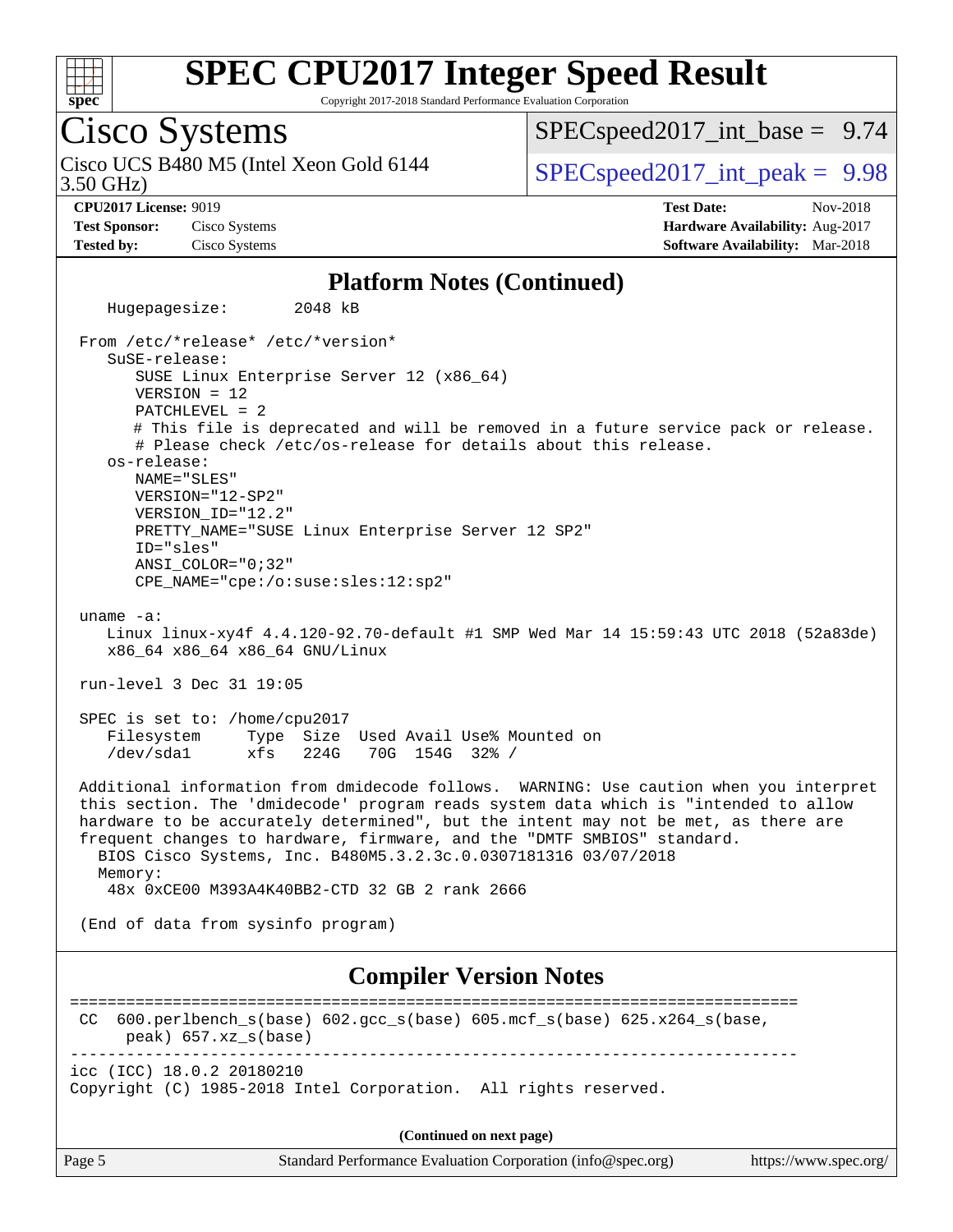

Copyright 2017-2018 Standard Performance Evaluation Corporation

## Cisco Systems

3.50 GHz) Cisco UCS B480 M5 (Intel Xeon Gold 6144  $\boxed{\text{SPEC speed2017\_int\_peak = 9.98}}$ 

[SPECspeed2017\\_int\\_base =](http://www.spec.org/auto/cpu2017/Docs/result-fields.html#SPECspeed2017intbase) 9.74

**[CPU2017 License:](http://www.spec.org/auto/cpu2017/Docs/result-fields.html#CPU2017License)** 9019 **[Test Date:](http://www.spec.org/auto/cpu2017/Docs/result-fields.html#TestDate)** Nov-2018 **[Test Sponsor:](http://www.spec.org/auto/cpu2017/Docs/result-fields.html#TestSponsor)** Cisco Systems **[Hardware Availability:](http://www.spec.org/auto/cpu2017/Docs/result-fields.html#HardwareAvailability)** Aug-2017 **[Tested by:](http://www.spec.org/auto/cpu2017/Docs/result-fields.html#Testedby)** Cisco Systems **[Software Availability:](http://www.spec.org/auto/cpu2017/Docs/result-fields.html#SoftwareAvailability)** Mar-2018

### **[Compiler Version Notes \(Continued\)](http://www.spec.org/auto/cpu2017/Docs/result-fields.html#CompilerVersionNotes)**

| 600.perlbench $s$ (peak) 602.gcc $s$ (peak) 605.mcf $s$ (peak) 657.xz $s$ (peak)<br><b>CC</b>                              |
|----------------------------------------------------------------------------------------------------------------------------|
| icc (ICC) 18.0.2 20180210<br>Copyright (C) 1985-2018 Intel Corporation. All rights reserved.                               |
| CXXC 620.omnetpp $s(base)$ 623.xalancbmk $s(base)$ 631.deepsjeng $s(base)$<br>$641.$ leela $s$ (base)                      |
| icpc (ICC) 18.0.2 20180210<br>Copyright (C) 1985-2018 Intel Corporation. All rights reserved.                              |
| CXXC 620.omnetpp $s(\text{peak})$ 623.xalancbmk $s(\text{peak})$ 631.deepsjeng $s(\text{peak})$<br>$641.$ leela $s$ (peak) |
| icpc (ICC) 18.0.2 20180210<br>Copyright (C) 1985-2018 Intel Corporation. All rights reserved.                              |
| 648.exchange2 s(base, peak)<br>FC.                                                                                         |
| ifort (IFORT) 18.0.2 20180210<br>Copyright (C) 1985-2018 Intel Corporation. All rights reserved.                           |

### **[Base Compiler Invocation](http://www.spec.org/auto/cpu2017/Docs/result-fields.html#BaseCompilerInvocation)**

[C benchmarks](http://www.spec.org/auto/cpu2017/Docs/result-fields.html#Cbenchmarks): [icc -m64 -std=c11](http://www.spec.org/cpu2017/results/res2018q4/cpu2017-20181211-10294.flags.html#user_CCbase_intel_icc_64bit_c11_33ee0cdaae7deeeab2a9725423ba97205ce30f63b9926c2519791662299b76a0318f32ddfffdc46587804de3178b4f9328c46fa7c2b0cd779d7a61945c91cd35)

[C++ benchmarks:](http://www.spec.org/auto/cpu2017/Docs/result-fields.html#CXXbenchmarks) [icpc -m64](http://www.spec.org/cpu2017/results/res2018q4/cpu2017-20181211-10294.flags.html#user_CXXbase_intel_icpc_64bit_4ecb2543ae3f1412ef961e0650ca070fec7b7afdcd6ed48761b84423119d1bf6bdf5cad15b44d48e7256388bc77273b966e5eb805aefd121eb22e9299b2ec9d9)

[Fortran benchmarks](http://www.spec.org/auto/cpu2017/Docs/result-fields.html#Fortranbenchmarks): [ifort -m64](http://www.spec.org/cpu2017/results/res2018q4/cpu2017-20181211-10294.flags.html#user_FCbase_intel_ifort_64bit_24f2bb282fbaeffd6157abe4f878425411749daecae9a33200eee2bee2fe76f3b89351d69a8130dd5949958ce389cf37ff59a95e7a40d588e8d3a57e0c3fd751)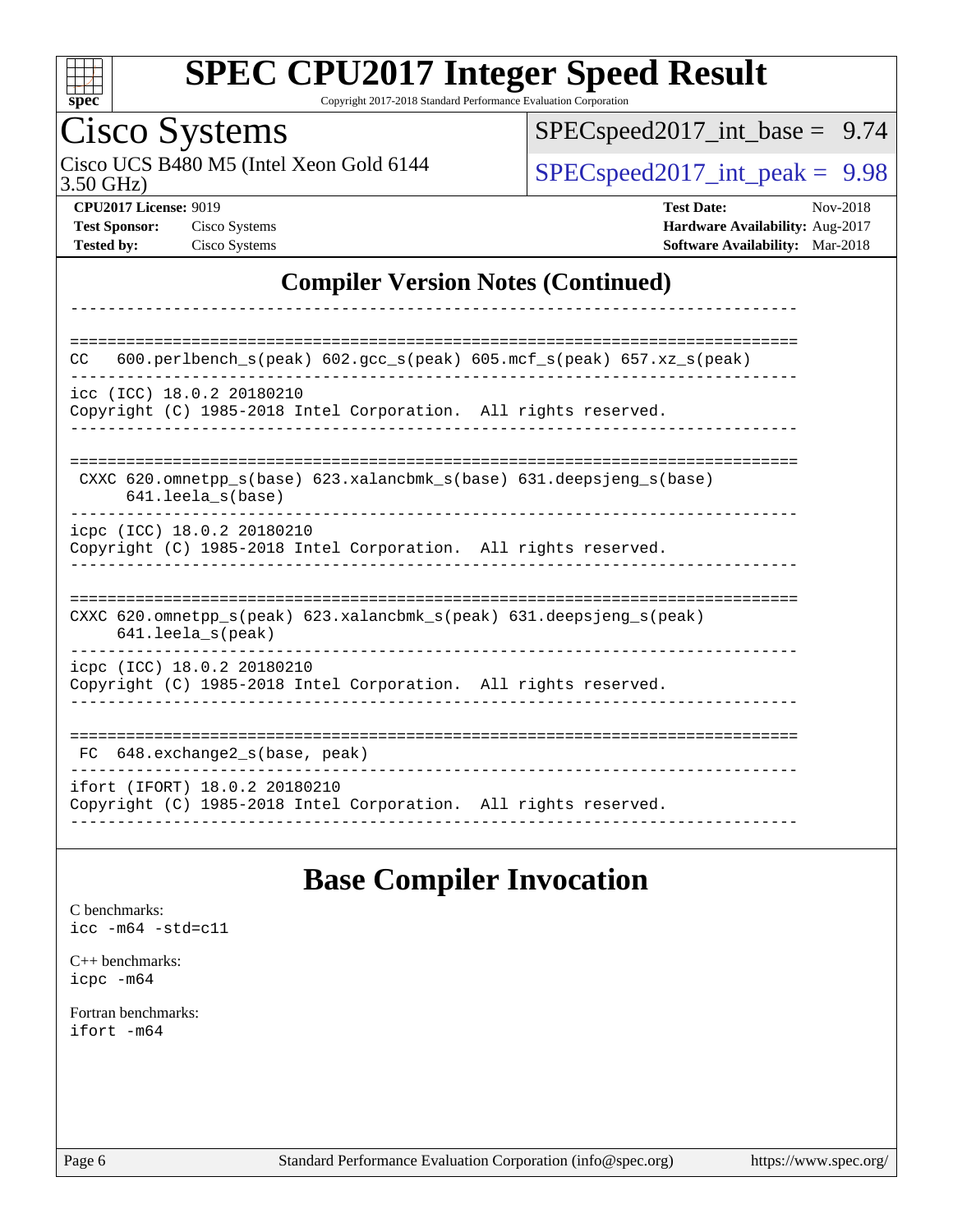

Copyright 2017-2018 Standard Performance Evaluation Corporation

## Cisco Systems

3.50 GHz) Cisco UCS B480 M5 (Intel Xeon Gold 6144  $\vert$  [SPECspeed2017\\_int\\_peak =](http://www.spec.org/auto/cpu2017/Docs/result-fields.html#SPECspeed2017intpeak) 9.98

 $SPECspeed2017\_int\_base = 9.74$ 

**[CPU2017 License:](http://www.spec.org/auto/cpu2017/Docs/result-fields.html#CPU2017License)** 9019 **[Test Date:](http://www.spec.org/auto/cpu2017/Docs/result-fields.html#TestDate)** Nov-2018 **[Test Sponsor:](http://www.spec.org/auto/cpu2017/Docs/result-fields.html#TestSponsor)** Cisco Systems **[Hardware Availability:](http://www.spec.org/auto/cpu2017/Docs/result-fields.html#HardwareAvailability)** Aug-2017 **[Tested by:](http://www.spec.org/auto/cpu2017/Docs/result-fields.html#Testedby)** Cisco Systems **[Software Availability:](http://www.spec.org/auto/cpu2017/Docs/result-fields.html#SoftwareAvailability)** Mar-2018

## **[Base Portability Flags](http://www.spec.org/auto/cpu2017/Docs/result-fields.html#BasePortabilityFlags)**

 600.perlbench\_s: [-DSPEC\\_LP64](http://www.spec.org/cpu2017/results/res2018q4/cpu2017-20181211-10294.flags.html#b600.perlbench_s_basePORTABILITY_DSPEC_LP64) [-DSPEC\\_LINUX\\_X64](http://www.spec.org/cpu2017/results/res2018q4/cpu2017-20181211-10294.flags.html#b600.perlbench_s_baseCPORTABILITY_DSPEC_LINUX_X64) 602.gcc\_s: [-DSPEC\\_LP64](http://www.spec.org/cpu2017/results/res2018q4/cpu2017-20181211-10294.flags.html#suite_basePORTABILITY602_gcc_s_DSPEC_LP64) 605.mcf\_s: [-DSPEC\\_LP64](http://www.spec.org/cpu2017/results/res2018q4/cpu2017-20181211-10294.flags.html#suite_basePORTABILITY605_mcf_s_DSPEC_LP64) 620.omnetpp\_s: [-DSPEC\\_LP64](http://www.spec.org/cpu2017/results/res2018q4/cpu2017-20181211-10294.flags.html#suite_basePORTABILITY620_omnetpp_s_DSPEC_LP64) 623.xalancbmk\_s: [-DSPEC\\_LP64](http://www.spec.org/cpu2017/results/res2018q4/cpu2017-20181211-10294.flags.html#suite_basePORTABILITY623_xalancbmk_s_DSPEC_LP64) [-DSPEC\\_LINUX](http://www.spec.org/cpu2017/results/res2018q4/cpu2017-20181211-10294.flags.html#b623.xalancbmk_s_baseCXXPORTABILITY_DSPEC_LINUX) 625.x264\_s: [-DSPEC\\_LP64](http://www.spec.org/cpu2017/results/res2018q4/cpu2017-20181211-10294.flags.html#suite_basePORTABILITY625_x264_s_DSPEC_LP64) 631.deepsjeng\_s: [-DSPEC\\_LP64](http://www.spec.org/cpu2017/results/res2018q4/cpu2017-20181211-10294.flags.html#suite_basePORTABILITY631_deepsjeng_s_DSPEC_LP64) 641.leela\_s: [-DSPEC\\_LP64](http://www.spec.org/cpu2017/results/res2018q4/cpu2017-20181211-10294.flags.html#suite_basePORTABILITY641_leela_s_DSPEC_LP64) 648.exchange2\_s: [-DSPEC\\_LP64](http://www.spec.org/cpu2017/results/res2018q4/cpu2017-20181211-10294.flags.html#suite_basePORTABILITY648_exchange2_s_DSPEC_LP64) 657.xz\_s: [-DSPEC\\_LP64](http://www.spec.org/cpu2017/results/res2018q4/cpu2017-20181211-10294.flags.html#suite_basePORTABILITY657_xz_s_DSPEC_LP64)

## **[Base Optimization Flags](http://www.spec.org/auto/cpu2017/Docs/result-fields.html#BaseOptimizationFlags)**

#### [C benchmarks](http://www.spec.org/auto/cpu2017/Docs/result-fields.html#Cbenchmarks):

[-Wl,-z,muldefs](http://www.spec.org/cpu2017/results/res2018q4/cpu2017-20181211-10294.flags.html#user_CCbase_link_force_multiple1_b4cbdb97b34bdee9ceefcfe54f4c8ea74255f0b02a4b23e853cdb0e18eb4525ac79b5a88067c842dd0ee6996c24547a27a4b99331201badda8798ef8a743f577) [-xCORE-AVX512](http://www.spec.org/cpu2017/results/res2018q4/cpu2017-20181211-10294.flags.html#user_CCbase_f-xCORE-AVX512) [-ipo](http://www.spec.org/cpu2017/results/res2018q4/cpu2017-20181211-10294.flags.html#user_CCbase_f-ipo) [-O3](http://www.spec.org/cpu2017/results/res2018q4/cpu2017-20181211-10294.flags.html#user_CCbase_f-O3) [-no-prec-div](http://www.spec.org/cpu2017/results/res2018q4/cpu2017-20181211-10294.flags.html#user_CCbase_f-no-prec-div) [-qopt-mem-layout-trans=3](http://www.spec.org/cpu2017/results/res2018q4/cpu2017-20181211-10294.flags.html#user_CCbase_f-qopt-mem-layout-trans_de80db37974c74b1f0e20d883f0b675c88c3b01e9d123adea9b28688d64333345fb62bc4a798493513fdb68f60282f9a726aa07f478b2f7113531aecce732043) [-qopenmp](http://www.spec.org/cpu2017/results/res2018q4/cpu2017-20181211-10294.flags.html#user_CCbase_qopenmp_16be0c44f24f464004c6784a7acb94aca937f053568ce72f94b139a11c7c168634a55f6653758ddd83bcf7b8463e8028bb0b48b77bcddc6b78d5d95bb1df2967) [-DSPEC\\_OPENMP](http://www.spec.org/cpu2017/results/res2018q4/cpu2017-20181211-10294.flags.html#suite_CCbase_DSPEC_OPENMP) [-L/usr/local/je5.0.1-64/lib](http://www.spec.org/cpu2017/results/res2018q4/cpu2017-20181211-10294.flags.html#user_CCbase_jemalloc_link_path64_4b10a636b7bce113509b17f3bd0d6226c5fb2346b9178c2d0232c14f04ab830f976640479e5c33dc2bcbbdad86ecfb6634cbbd4418746f06f368b512fced5394) [-ljemalloc](http://www.spec.org/cpu2017/results/res2018q4/cpu2017-20181211-10294.flags.html#user_CCbase_jemalloc_link_lib_d1249b907c500fa1c0672f44f562e3d0f79738ae9e3c4a9c376d49f265a04b9c99b167ecedbf6711b3085be911c67ff61f150a17b3472be731631ba4d0471706)

#### [C++ benchmarks:](http://www.spec.org/auto/cpu2017/Docs/result-fields.html#CXXbenchmarks)

[-Wl,-z,muldefs](http://www.spec.org/cpu2017/results/res2018q4/cpu2017-20181211-10294.flags.html#user_CXXbase_link_force_multiple1_b4cbdb97b34bdee9ceefcfe54f4c8ea74255f0b02a4b23e853cdb0e18eb4525ac79b5a88067c842dd0ee6996c24547a27a4b99331201badda8798ef8a743f577) [-xCORE-AVX512](http://www.spec.org/cpu2017/results/res2018q4/cpu2017-20181211-10294.flags.html#user_CXXbase_f-xCORE-AVX512) [-ipo](http://www.spec.org/cpu2017/results/res2018q4/cpu2017-20181211-10294.flags.html#user_CXXbase_f-ipo) [-O3](http://www.spec.org/cpu2017/results/res2018q4/cpu2017-20181211-10294.flags.html#user_CXXbase_f-O3) [-no-prec-div](http://www.spec.org/cpu2017/results/res2018q4/cpu2017-20181211-10294.flags.html#user_CXXbase_f-no-prec-div) [-qopt-mem-layout-trans=3](http://www.spec.org/cpu2017/results/res2018q4/cpu2017-20181211-10294.flags.html#user_CXXbase_f-qopt-mem-layout-trans_de80db37974c74b1f0e20d883f0b675c88c3b01e9d123adea9b28688d64333345fb62bc4a798493513fdb68f60282f9a726aa07f478b2f7113531aecce732043) [-L/usr/local/je5.0.1-64/lib](http://www.spec.org/cpu2017/results/res2018q4/cpu2017-20181211-10294.flags.html#user_CXXbase_jemalloc_link_path64_4b10a636b7bce113509b17f3bd0d6226c5fb2346b9178c2d0232c14f04ab830f976640479e5c33dc2bcbbdad86ecfb6634cbbd4418746f06f368b512fced5394) [-ljemalloc](http://www.spec.org/cpu2017/results/res2018q4/cpu2017-20181211-10294.flags.html#user_CXXbase_jemalloc_link_lib_d1249b907c500fa1c0672f44f562e3d0f79738ae9e3c4a9c376d49f265a04b9c99b167ecedbf6711b3085be911c67ff61f150a17b3472be731631ba4d0471706)

#### [Fortran benchmarks](http://www.spec.org/auto/cpu2017/Docs/result-fields.html#Fortranbenchmarks):

[-Wl,-z,muldefs](http://www.spec.org/cpu2017/results/res2018q4/cpu2017-20181211-10294.flags.html#user_FCbase_link_force_multiple1_b4cbdb97b34bdee9ceefcfe54f4c8ea74255f0b02a4b23e853cdb0e18eb4525ac79b5a88067c842dd0ee6996c24547a27a4b99331201badda8798ef8a743f577) [-xCORE-AVX512](http://www.spec.org/cpu2017/results/res2018q4/cpu2017-20181211-10294.flags.html#user_FCbase_f-xCORE-AVX512) [-ipo](http://www.spec.org/cpu2017/results/res2018q4/cpu2017-20181211-10294.flags.html#user_FCbase_f-ipo) [-O3](http://www.spec.org/cpu2017/results/res2018q4/cpu2017-20181211-10294.flags.html#user_FCbase_f-O3) [-no-prec-div](http://www.spec.org/cpu2017/results/res2018q4/cpu2017-20181211-10294.flags.html#user_FCbase_f-no-prec-div) [-qopt-mem-layout-trans=3](http://www.spec.org/cpu2017/results/res2018q4/cpu2017-20181211-10294.flags.html#user_FCbase_f-qopt-mem-layout-trans_de80db37974c74b1f0e20d883f0b675c88c3b01e9d123adea9b28688d64333345fb62bc4a798493513fdb68f60282f9a726aa07f478b2f7113531aecce732043) [-nostandard-realloc-lhs](http://www.spec.org/cpu2017/results/res2018q4/cpu2017-20181211-10294.flags.html#user_FCbase_f_2003_std_realloc_82b4557e90729c0f113870c07e44d33d6f5a304b4f63d4c15d2d0f1fab99f5daaed73bdb9275d9ae411527f28b936061aa8b9c8f2d63842963b95c9dd6426b8a) [-L/usr/local/je5.0.1-64/lib](http://www.spec.org/cpu2017/results/res2018q4/cpu2017-20181211-10294.flags.html#user_FCbase_jemalloc_link_path64_4b10a636b7bce113509b17f3bd0d6226c5fb2346b9178c2d0232c14f04ab830f976640479e5c33dc2bcbbdad86ecfb6634cbbd4418746f06f368b512fced5394) [-ljemalloc](http://www.spec.org/cpu2017/results/res2018q4/cpu2017-20181211-10294.flags.html#user_FCbase_jemalloc_link_lib_d1249b907c500fa1c0672f44f562e3d0f79738ae9e3c4a9c376d49f265a04b9c99b167ecedbf6711b3085be911c67ff61f150a17b3472be731631ba4d0471706)

## **[Peak Compiler Invocation](http://www.spec.org/auto/cpu2017/Docs/result-fields.html#PeakCompilerInvocation)**

#### [C benchmarks](http://www.spec.org/auto/cpu2017/Docs/result-fields.html#Cbenchmarks):

[icc -m64 -std=c11](http://www.spec.org/cpu2017/results/res2018q4/cpu2017-20181211-10294.flags.html#user_CCpeak_intel_icc_64bit_c11_33ee0cdaae7deeeab2a9725423ba97205ce30f63b9926c2519791662299b76a0318f32ddfffdc46587804de3178b4f9328c46fa7c2b0cd779d7a61945c91cd35)

[C++ benchmarks \(except as noted below\):](http://www.spec.org/auto/cpu2017/Docs/result-fields.html#CXXbenchmarksexceptasnotedbelow) [icpc -m64](http://www.spec.org/cpu2017/results/res2018q4/cpu2017-20181211-10294.flags.html#user_CXXpeak_intel_icpc_64bit_4ecb2543ae3f1412ef961e0650ca070fec7b7afdcd6ed48761b84423119d1bf6bdf5cad15b44d48e7256388bc77273b966e5eb805aefd121eb22e9299b2ec9d9)

623.xalancbmk\_s: [icpc -m32 -L/home/prasadj/specdev/IC18u2\\_Internal/lin\\_18\\_0\\_20180210/compiler/lib/ia32\\_lin](http://www.spec.org/cpu2017/results/res2018q4/cpu2017-20181211-10294.flags.html#user_peakCXXLD623_xalancbmk_s_intel_icpc_c6d030cd79af6ea7d6fb64c57e8fe7ae8fe0b96fc5a3b3f4a10e3273b3d7fa9decd8263f6330cef23f751cb093a69fae84a2bf4c243500a8eed069248128076f)

[Fortran benchmarks](http://www.spec.org/auto/cpu2017/Docs/result-fields.html#Fortranbenchmarks): [ifort -m64](http://www.spec.org/cpu2017/results/res2018q4/cpu2017-20181211-10294.flags.html#user_FCpeak_intel_ifort_64bit_24f2bb282fbaeffd6157abe4f878425411749daecae9a33200eee2bee2fe76f3b89351d69a8130dd5949958ce389cf37ff59a95e7a40d588e8d3a57e0c3fd751)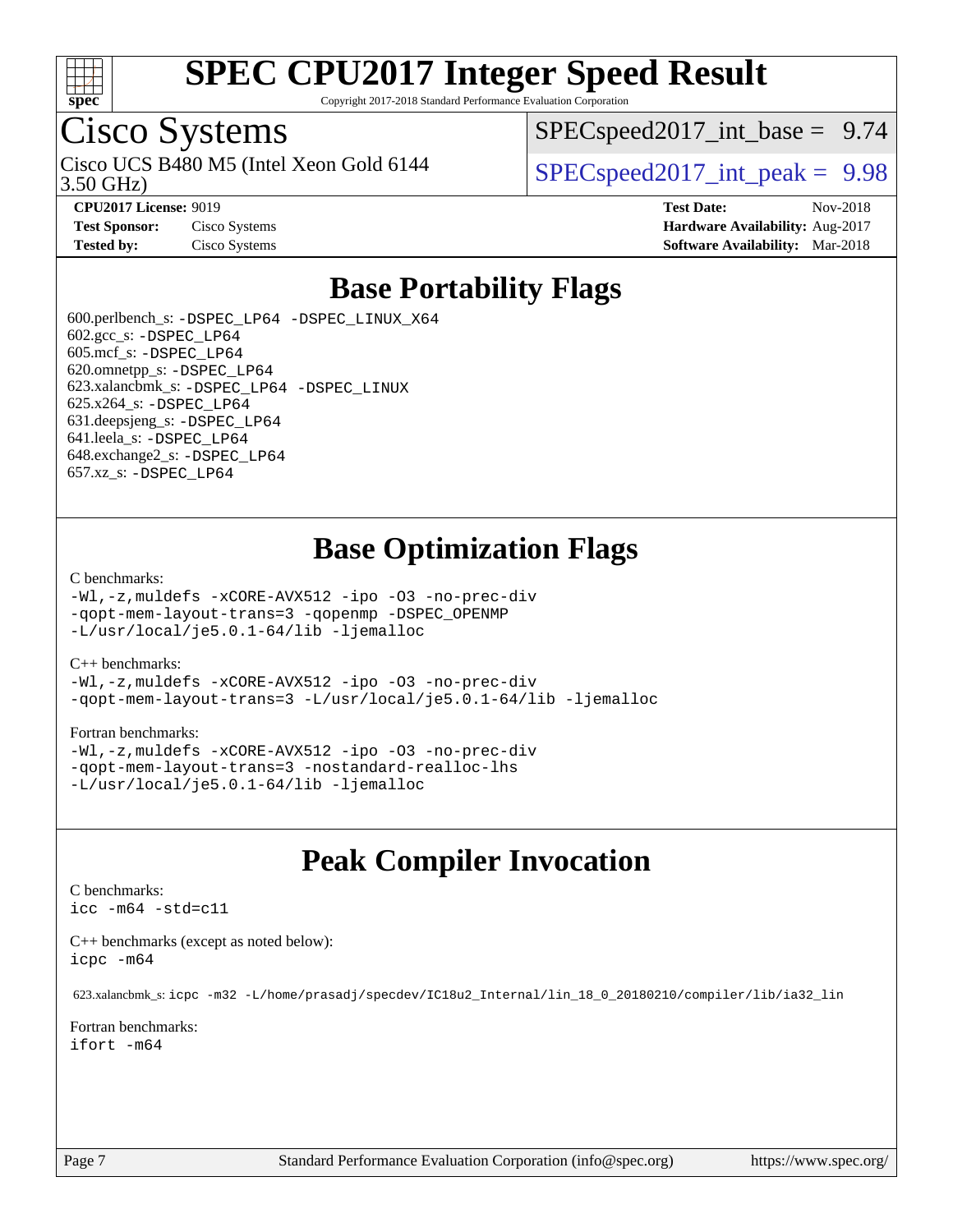

Copyright 2017-2018 Standard Performance Evaluation Corporation

## Cisco Systems

3.50 GHz) Cisco UCS B480 M5 (Intel Xeon Gold 6144  $\vert$  [SPECspeed2017\\_int\\_peak =](http://www.spec.org/auto/cpu2017/Docs/result-fields.html#SPECspeed2017intpeak) 9.98

 $SPECspeed2017\_int\_base = 9.74$ 

**[CPU2017 License:](http://www.spec.org/auto/cpu2017/Docs/result-fields.html#CPU2017License)** 9019 **[Test Date:](http://www.spec.org/auto/cpu2017/Docs/result-fields.html#TestDate)** Nov-2018 **[Test Sponsor:](http://www.spec.org/auto/cpu2017/Docs/result-fields.html#TestSponsor)** Cisco Systems **Cisco Systems [Hardware Availability:](http://www.spec.org/auto/cpu2017/Docs/result-fields.html#HardwareAvailability)** Aug-2017 **[Tested by:](http://www.spec.org/auto/cpu2017/Docs/result-fields.html#Testedby)** Cisco Systems **[Software Availability:](http://www.spec.org/auto/cpu2017/Docs/result-fields.html#SoftwareAvailability)** Mar-2018

## **[Peak Portability Flags](http://www.spec.org/auto/cpu2017/Docs/result-fields.html#PeakPortabilityFlags)**

 600.perlbench\_s: [-DSPEC\\_LP64](http://www.spec.org/cpu2017/results/res2018q4/cpu2017-20181211-10294.flags.html#b600.perlbench_s_peakPORTABILITY_DSPEC_LP64) [-DSPEC\\_LINUX\\_X64](http://www.spec.org/cpu2017/results/res2018q4/cpu2017-20181211-10294.flags.html#b600.perlbench_s_peakCPORTABILITY_DSPEC_LINUX_X64)  $602.\text{gcc}\$ s:  $-DSPEC$  LP64 605.mcf\_s: [-DSPEC\\_LP64](http://www.spec.org/cpu2017/results/res2018q4/cpu2017-20181211-10294.flags.html#suite_peakPORTABILITY605_mcf_s_DSPEC_LP64) 620.omnetpp\_s: [-DSPEC\\_LP64](http://www.spec.org/cpu2017/results/res2018q4/cpu2017-20181211-10294.flags.html#suite_peakPORTABILITY620_omnetpp_s_DSPEC_LP64) 623.xalancbmk\_s: [-D\\_FILE\\_OFFSET\\_BITS=64](http://www.spec.org/cpu2017/results/res2018q4/cpu2017-20181211-10294.flags.html#user_peakPORTABILITY623_xalancbmk_s_file_offset_bits_64_5ae949a99b284ddf4e95728d47cb0843d81b2eb0e18bdfe74bbf0f61d0b064f4bda2f10ea5eb90e1dcab0e84dbc592acfc5018bc955c18609f94ddb8d550002c) [-DSPEC\\_LINUX](http://www.spec.org/cpu2017/results/res2018q4/cpu2017-20181211-10294.flags.html#b623.xalancbmk_s_peakCXXPORTABILITY_DSPEC_LINUX) 625.x264\_s: [-DSPEC\\_LP64](http://www.spec.org/cpu2017/results/res2018q4/cpu2017-20181211-10294.flags.html#suite_peakPORTABILITY625_x264_s_DSPEC_LP64) 631.deepsjeng\_s: [-DSPEC\\_LP64](http://www.spec.org/cpu2017/results/res2018q4/cpu2017-20181211-10294.flags.html#suite_peakPORTABILITY631_deepsjeng_s_DSPEC_LP64) 641.leela\_s: [-DSPEC\\_LP64](http://www.spec.org/cpu2017/results/res2018q4/cpu2017-20181211-10294.flags.html#suite_peakPORTABILITY641_leela_s_DSPEC_LP64) 648.exchange2\_s: [-DSPEC\\_LP64](http://www.spec.org/cpu2017/results/res2018q4/cpu2017-20181211-10294.flags.html#suite_peakPORTABILITY648_exchange2_s_DSPEC_LP64) 657.xz\_s: [-DSPEC\\_LP64](http://www.spec.org/cpu2017/results/res2018q4/cpu2017-20181211-10294.flags.html#suite_peakPORTABILITY657_xz_s_DSPEC_LP64)

## **[Peak Optimization Flags](http://www.spec.org/auto/cpu2017/Docs/result-fields.html#PeakOptimizationFlags)**

[C benchmarks](http://www.spec.org/auto/cpu2017/Docs/result-fields.html#Cbenchmarks):

```
600.perlbench_s: -W1-prof-gen-prof-use(pass 2) -02
-xCORE-AVX512 -qopt-prefetch -ipo -O3
-qopt-mem-layout-trans=3 -no-prec-div
-DSPEC_SUPPRESS_OPENMP -qopenmp -DSPEC_OPENMP
-fno-strict-overflow -L/usr/local/je5.0.1-64/lib
-ljemalloc
 602.gcc_s: -Wl,-z,muldefs -prof-gen(pass 1) -prof-use(pass 2) -O2
-xCORE-AVX512 -qopt-prefetch -ipo -O3
-qopt-mem-layout-trans=3 -no-prec-div
-DSPEC_SUPPRESS_OPENMP -qopenmp -DSPEC_OPENMP
-L/usr/local/je5.0.1-64/lib -ljemalloc
 605.mcf_s: -Wl,-z,muldefs -prof-gen(pass 1) -prof-use(pass 2) -ipo
-xCORE-AVX512 -O3 -no-prec-div -qopt-prefetch
-qopt-mem-layout-trans=3 -DSPEC_SUPPRESS_OPENMP -qopenmp
-DSPEC_OPENMP -L/usr/local/je5.0.1-64/lib -ljemalloc
 625.x264_s: -Wl,-z,muldefs -xCORE-AVX512 -ipo -O3 -no-prec-div
-qopt-prefetch -qopt-mem-layout-trans=3 -qopenmp
-DSPEC_OPENMP -L/usr/local/je5.0.1-64/lib -ljemalloc
 657.xz_s: Same as 602.gcc_s
C++ benchmarks: 
 620.omnetpp_s: -Wl,-z,muldefs -prof-gen(pass 1) -prof-use(pass 2) -ipo
-xCORE-AVX512 -O3 -no-prec-div -qopt-prefetch
-qopt-mem-layout-trans=3 -DSPEC_SUPPRESS_OPENMP -qopenmp
                                     (Continued on next page)
```